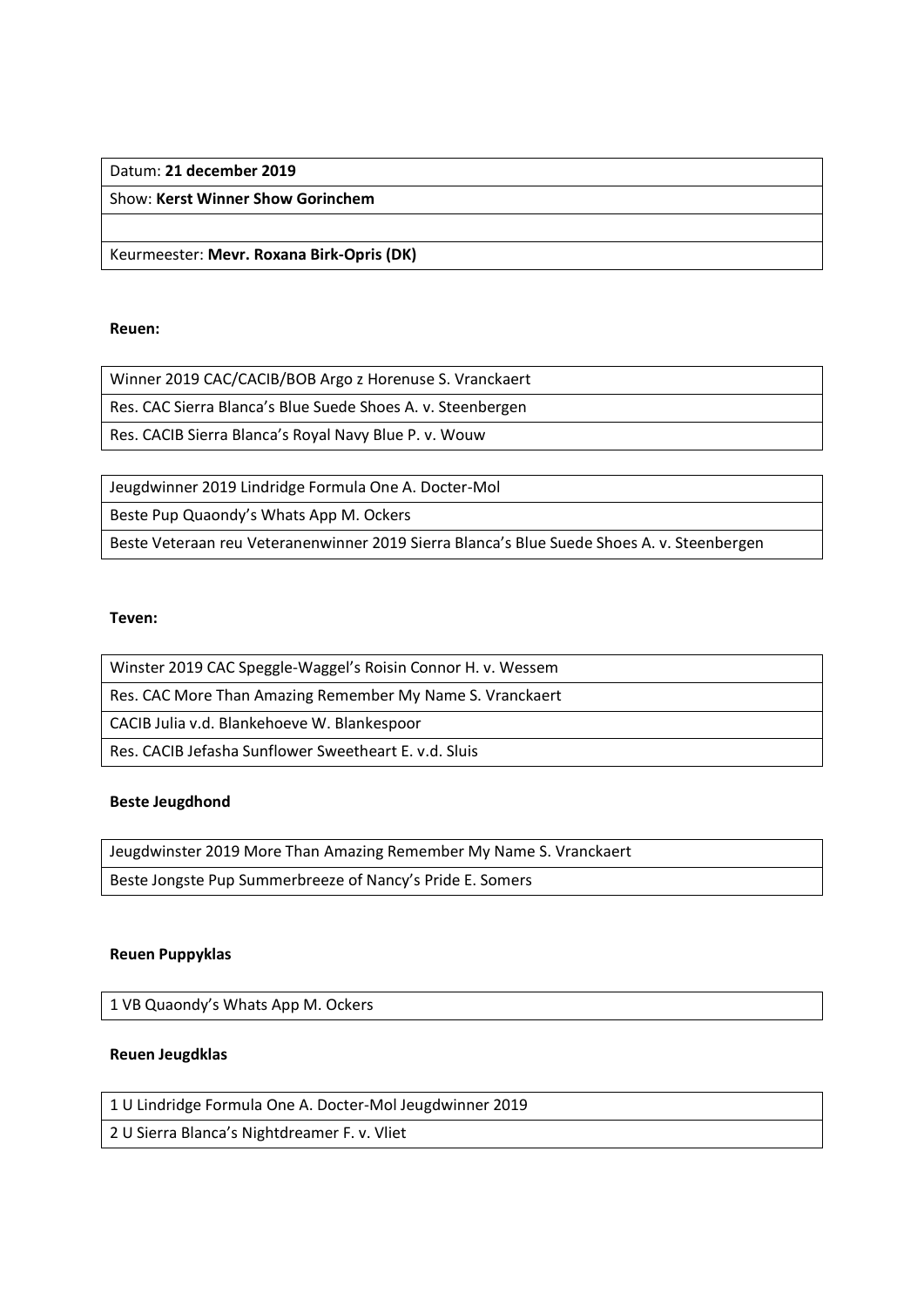| 3 U Quaondy's Starmaker M. Ockers          |
|--------------------------------------------|
| 4 U Cachel Ask For The Moon K. Blankespoor |
| U More Than Amazing Sir James B. Krijnen   |
| ZG Nosaro's Wild Flower M. Hofstra         |

### **Reuen Tussenklas**

| 1 U Harmony of Live Sunforest Soul M. Ockers |
|----------------------------------------------|
| 2 U Sierra Blanca's Sandino P. v. Wouw       |
| 3 U Mister Bean vom Moorsbachtal A. Huc      |

#### **Reuen Openklas**

| 1 U Marveil Latin Lover S. Vranckaert            |
|--------------------------------------------------|
| 2 U Nickel and Dimes Possible Dream R. Compagner |
| 3 U Quality Touch of Nancy's Pride L. Hendricx   |
| 4 U Funny Moods Christmas Cracker W. Kreuze      |
| ZG Jefasja Odark Owie J. v.d. Sluis              |
| ZG Jonah's Iloy-Rusty E. Meyer                   |

# **Reuen Kampioensklas**

2 U Sierra Blanca's Royal Navy Blue P. v. Wouw

3 U Al Capone vom Moorsbachtal A. Huc

4 U Manaca's Look Out Sunshine S. Finet

#### **Reuen Veteranenklas**

1 U Sierra Blanca's Blue Suede Shoes A. v. Steenbergen

#### **Teven Jongste Puppyklas**

1 VB Summerbreeze of Nancy's Pride

# **Teven Jeugdklas**

1 U More Than Amazing Remember My Name S. Vranckaert

2 U Endless Love of Sarina's Dream M. v.d. Meeren

3 U Opium vom Moorsbachtal A. Huc

4 U Jefasha Three Times A Lady E. v.d. Sluis